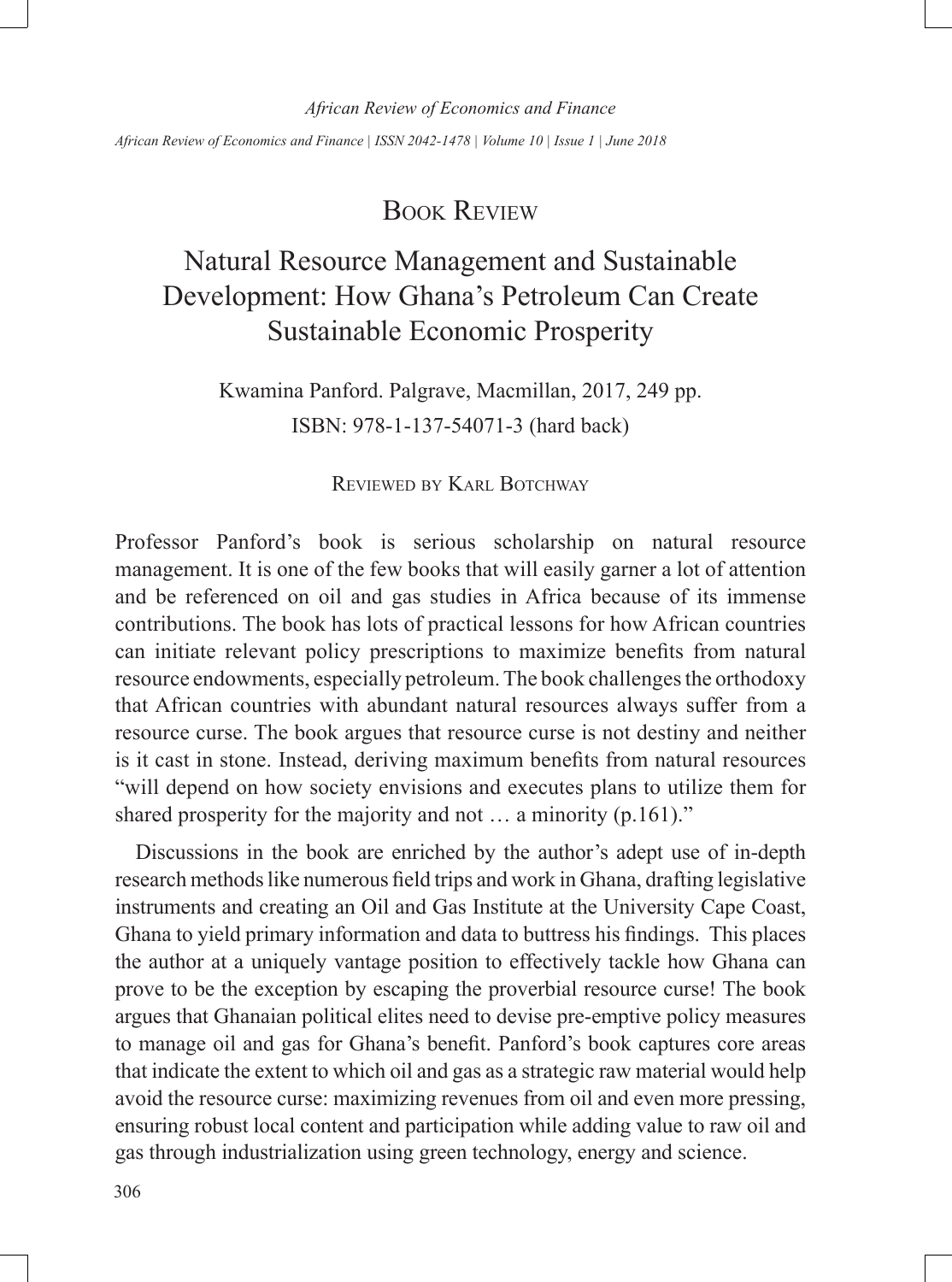#### *Botchway: Review of Natural Resource Management and Sustainable Development*

Ghana's post 2010 growth is driven by oil and gas. This brings to fore an important question raised in this book: To what extent is Ghana maximizing revenue from oil and gas to shift oil wealth to growth enhancing sectors of the economy -- agriculture and manufacturing? The arguments raised in the book about tax evasion and tax incentives granted to oil and gas companies is in tandem with the view espoused by the African Union and the African Progress Panel 2013: the problem of illicit financial flows out of Africa. The African Development Bank in its 2013 report also notes that in the 30 years covered by its study, Africa provided net resources to the world of US\$1.4 trillion, far exceeding inflows over the same period. The magnitude of illicit resource transfer from Africa greatly compromises Africa's ability to mobilize domestic financing for development. These support Panford's strong emphasis that Africa's inability to maximize oil revenues is a drag on its development and need to be checked.

Panford writes that excessive tax exemption and other fiscal incentives granted by Ghana call into question the realization of adequate revenues from taxation. Consistent with the practice of multinationals elsewhere, the author's concern about oil and gas multinationals exploiting accounting loopholes to deny Ghana substantial benefits appears justified. A concrete example, "except for minimum administrative charges, Multinational Oil Companies in Ghana may import equipment and supplies without paying any duties. In addition, expatriate personnel in Oil and Gas are exempted from payroll taxes, and monies they transfer out of Ghana do not attract any taxes." Citing a Wall Street Journal report, Panford (p.128) points out that: "it is conceivable that the US welder who earned \$140,000 in 2015 from employment at Jubilee could have paid zero pesewas or cents on his income" to Ghana's Revenue Authority. Using his participation in finding ways to manage oil revenues, Panford could attest to facts that in the first three years of Jubilee Oilfield production, Ghana received less than half of projected earnings and no corporate taxes were paid!" Using diverse sources, both primary and secondary sources/materials such as the Wall Street Journal, this is one of the several examples of how Panford successfully illustrates concrete situations or cases in this book.

The book documents how oil companies used "thin capitalization" instead of their own corporate funds for operations, and prefer borrowed funds from financial institutions. These companies treat interest payments on loans as business expenses that are deducted from taxes owed to Ghana. At present, there are no limits on the expenses that the Oil and Gas industry in Ghana can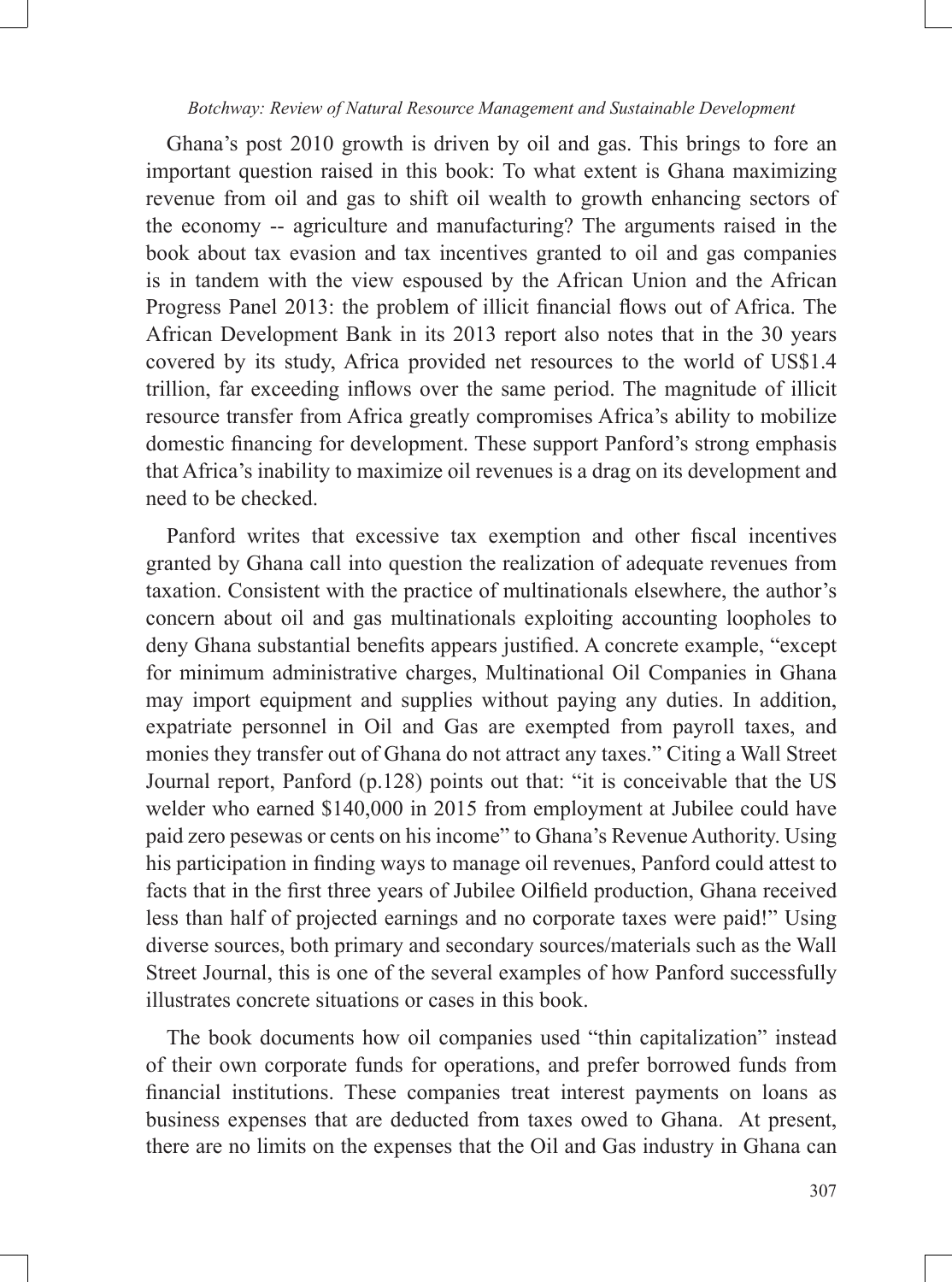#### *African Review of Economics and Finance*

claim as business related. Panford's book urges a collective solution to a "race to the bottom": African countries supposedly competing to offer generous tax incentives and concessions to attract foreign investment. This literally gives away Africa's natural resources.

An important question the book raises is whether Ghana has the institutional capacity to monitor production. Securing the necessary technical capacity is an important reminder to African governments about the need for due diligence in natural resource management.

Another important element that the book deals with, is how Ghana can avoid the commodity trap where it ships cheap oil, cocoa beans, timber, diamond and gold overseas. The author makes a powerful case by arguing that one way is to "diligently devise and tenaciously implement a potent local content program." The author critically analyzes Petroleum (Local Content and Local Participation) Regulation 2013 L.I. 2204 of 2013). It sets industry targets for using local inputs. Panford cautions that from June 2007 to December 2011, about 5 per cent (US \$16b) of all petroleum related expenses were sourced locally. And also, by the fourth quarter of 2014, 80 percent of the 7000 workers in the Oil and Gas industry were indigenous Ghanaians. In addition, by December of 2015, of the 474 businesses registered for upstream Oil and Gas activities, 321 were locally owned. Despite this encouraging trend, locally owned businesses only capture a small share of the total revenue generated. As the author asserts, if this trend continues, it will take many decades for the Oil and Gas sector to generate adequate jobs and thus not dent Ghana's menacing youth unemployment situation. Besides, current oil reserves may be exhausted by then.

Panford points to an important challenge to developing local expertise in the more technical aspects of the oil and gas industry and connects that in a practical and lucid manner to the nation's educational system. Ghana's educational system is not well placed currently to train students for the new science based / informational economy that underpins Oil and Gas industry today. The author demonstrates that Science, Technology, Engineering and Math (STEM) education is hampered by outdated curricular, lack of equipment and genuine commitment. In an industry that is high risk and demands "industry ready" workers, the ability of this sector to fulfill the intent of 2013 L.I. 2204 of 2013, might be compromised. The author draws on his numerous research trips (p.135) to use specific instances to support this concern. On one oil rig, the Anadarko-operated Belford Dolphin, the author notes that of 126 persons on board, only 8 Ghanaians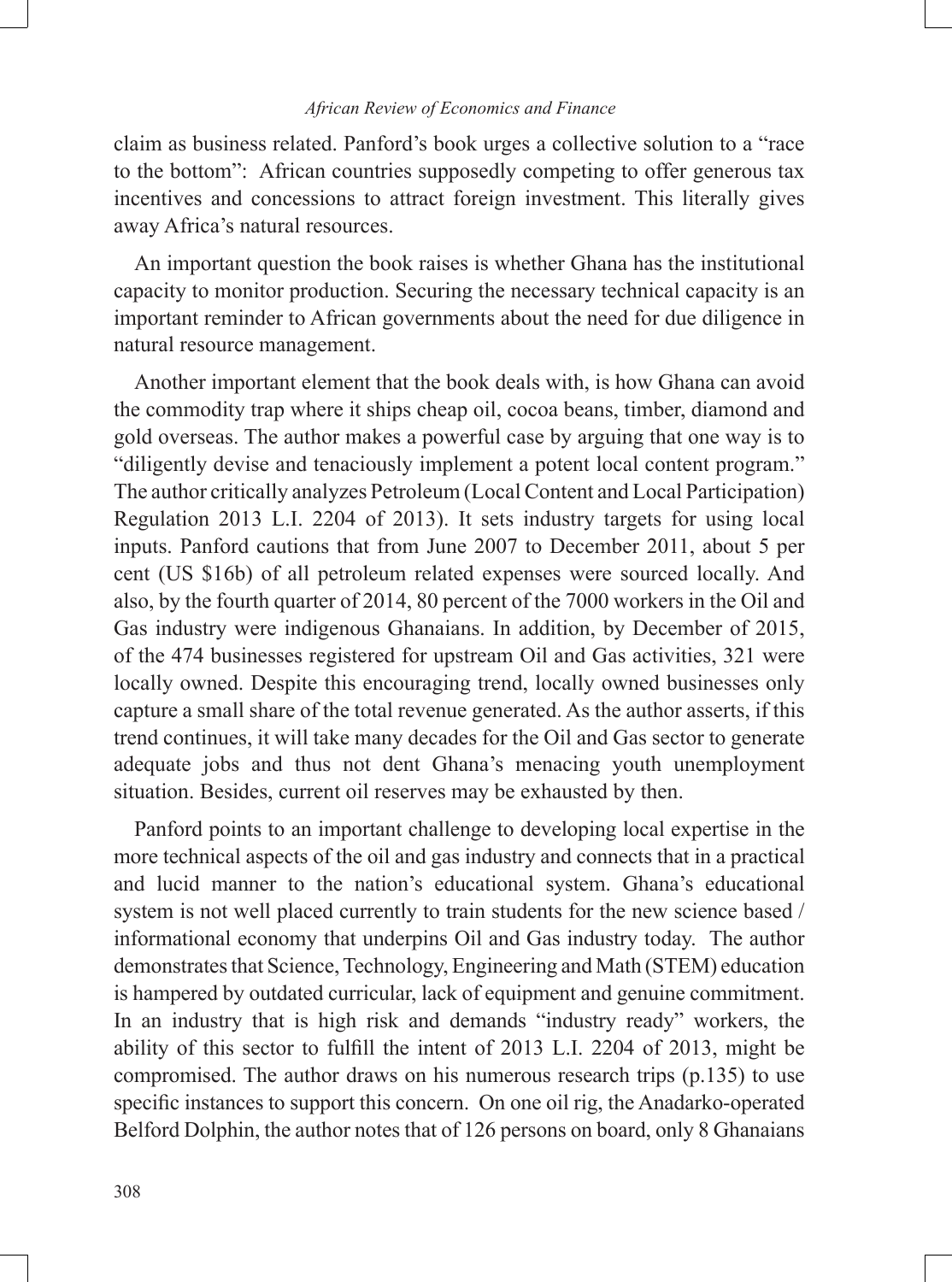#### *Botchway: Review of Natural Resource Management and Sustainable Development*

have core functions: engineers, geologists or riggers. Panford's argument once again demonstrates the need to develop the necessary technical and managerial capacity before rushing to secure oil deals for production. The absence of such skills might limit the benefits from oil and gas in Ghana if not addressed.

Policy measures about oil and gas do not operate in a vacuum. They are also influenced by politics and power relations in society. A critical question then is, how politics and power relations shape the institutions that govern the management of oil and gas for the mutual benefit of society. With respect to institutionalists' concerns, Panford depicts a situation whereby Ghana's legislative body has weak oversight and does not take time to develop necessary legislation before oil production starts. Contrasting Ghana's case with Uganda, Panford shows how that country refused granting any oil licenses before putting in place a policy to build local oil refineries.

Overall, the book's strength is its strong case or advocacy a for a policy environment that engages the oil and gas industry on terms that are mutually beneficial. As much as one book may not satisfy all readers, I reiterate that Panford has meticulously provided in a single book material fit for many volumes of books. He is to be commended for his genuinely diverse sources, ranging from primary to secondary materials and successfully using his literal "close encounters" with real life situations to illustrate and support key points in this book. To enliven his key ideas, he even furnishes some audio visuals as part of his bibliography. Policy makers, politicians, social activists/advocates and academics will definitely find this book highly relevant. The third chapter which includes an exhaustive and interesting critical theoretical review of the resource curse theory is recommended for teaching graduate and other programs on sustainable development and natural resources. Here, the author reiterates the argument that resource curse theory is not destiny and neither is it cast in stone. He makes a plea for contextualization and shows how history, colonial rule, geopolitics, and neo-liberalism shape natural resource management. The author's comparative discussion of resource mismanagement in Nigeria, the Democratic Republic of the Congo, Angola and Equatorial Guinea bring into focus all these elements. Perhaps, the author's preferred term resource mis- management is a more appropriate terminology. The key premise of the book is that natural resource mismanagement are socially created and can be fixed through preemptive policy measures with careful diligent planning and execution.